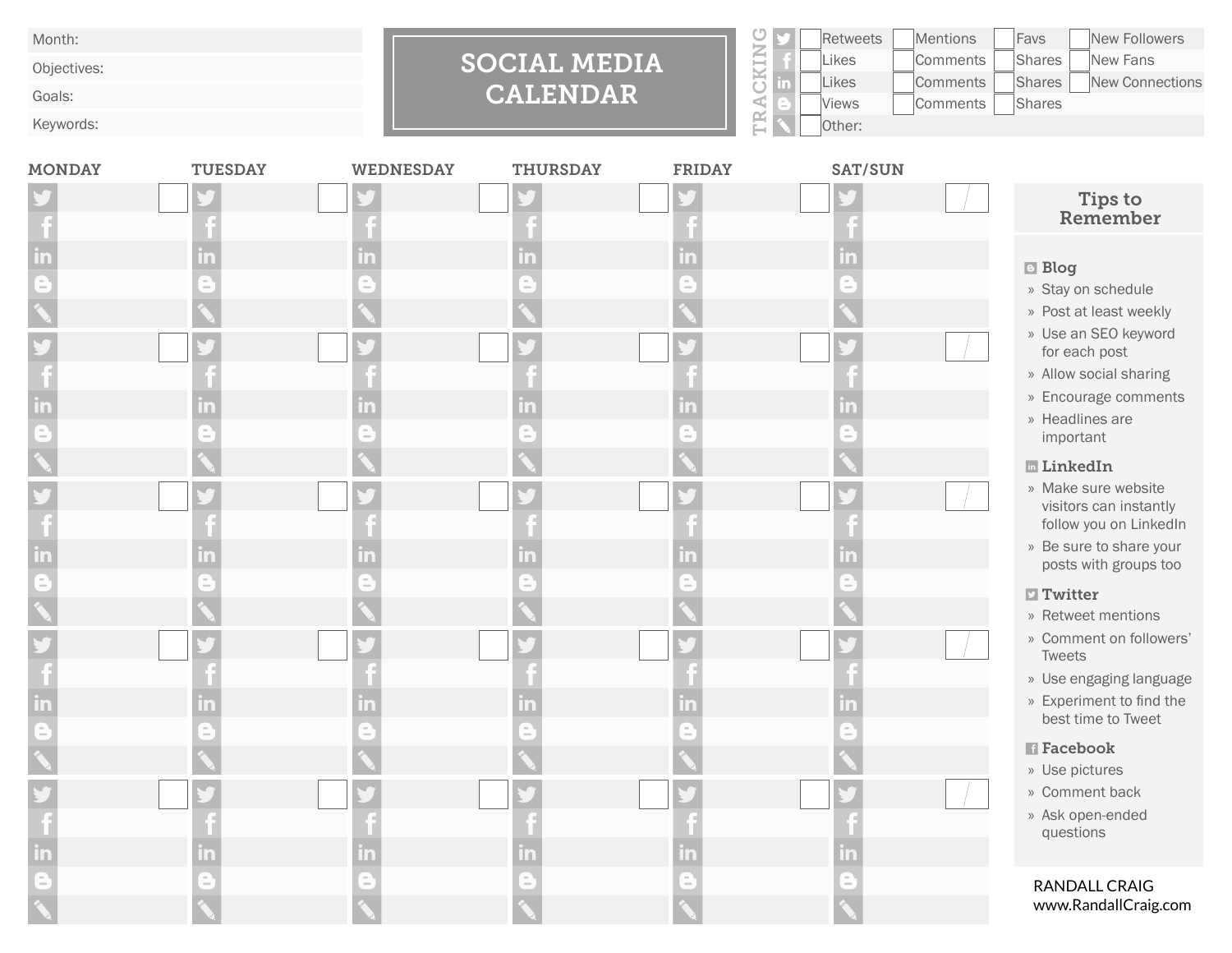Month:

Objectives:

Goals:

Keywords:

## SOCIAL MEDIA PLANNING WORKSHEET

|   | <b>Retweets</b> | <b>Mentions</b> | Favs   | <b>New Followers</b>   |
|---|-----------------|-----------------|--------|------------------------|
|   | <b>Likes</b>    | Comments        | Shares | New Fans               |
| m | Likes           | Comments        | Shares | <b>New Connections</b> |
|   | <b>Views</b>    | Comments        | Shares |                        |
|   | Other:          |                 |        |                        |

|   | <b>MONDAY</b>            | <b>TUESDAY</b>                         | <b>WEDNESDAY</b> | <b>THURSDAY</b> | <b>FRIDAY</b>       | <b>SAT/SUN</b> |
|---|--------------------------|----------------------------------------|------------------|-----------------|---------------------|----------------|
|   |                          |                                        |                  |                 |                     |                |
| w |                          |                                        |                  |                 |                     |                |
|   |                          |                                        |                  |                 |                     |                |
|   | $\overline{\phantom{a}}$ | <b>COLLECTION</b><br><b>COLLECTION</b> | <b>COLOR</b>     | $\sim$<br>$-$   | $-$<br><b>COLOR</b> | <b>COLOR</b>   |
|   |                          |                                        |                  |                 |                     |                |

| <b>DATE</b> | <b>TASK</b> |  | e. |                                                                                                                                                                                                                                                                                                                                                                                                                                                                                                             |
|-------------|-------------|--|----|-------------------------------------------------------------------------------------------------------------------------------------------------------------------------------------------------------------------------------------------------------------------------------------------------------------------------------------------------------------------------------------------------------------------------------------------------------------------------------------------------------------|
|             |             |  |    | <b>Instructions</b>                                                                                                                                                                                                                                                                                                                                                                                                                                                                                         |
|             |             |  |    | » Schedule social media<br>tasks weekly or on a<br>specific day of the month<br>» Plan acitivities by venue<br>each week by writing<br>them in the worksheet<br>» For monthly tasks, list<br>the month, the task<br>and the social venue<br>» Every quarter, compare<br>goals achieved with this<br>worksheet, and adjust<br>accordingly. Change<br>activities that are not<br>yeilding results, and<br>commit to others that<br>might<br>» Every year, review the<br>overall strategy and set<br>new goals |
|             |             |  |    | RANDALL CRAIG<br>www.RandallCraig.com                                                                                                                                                                                                                                                                                                                                                                                                                                                                       |